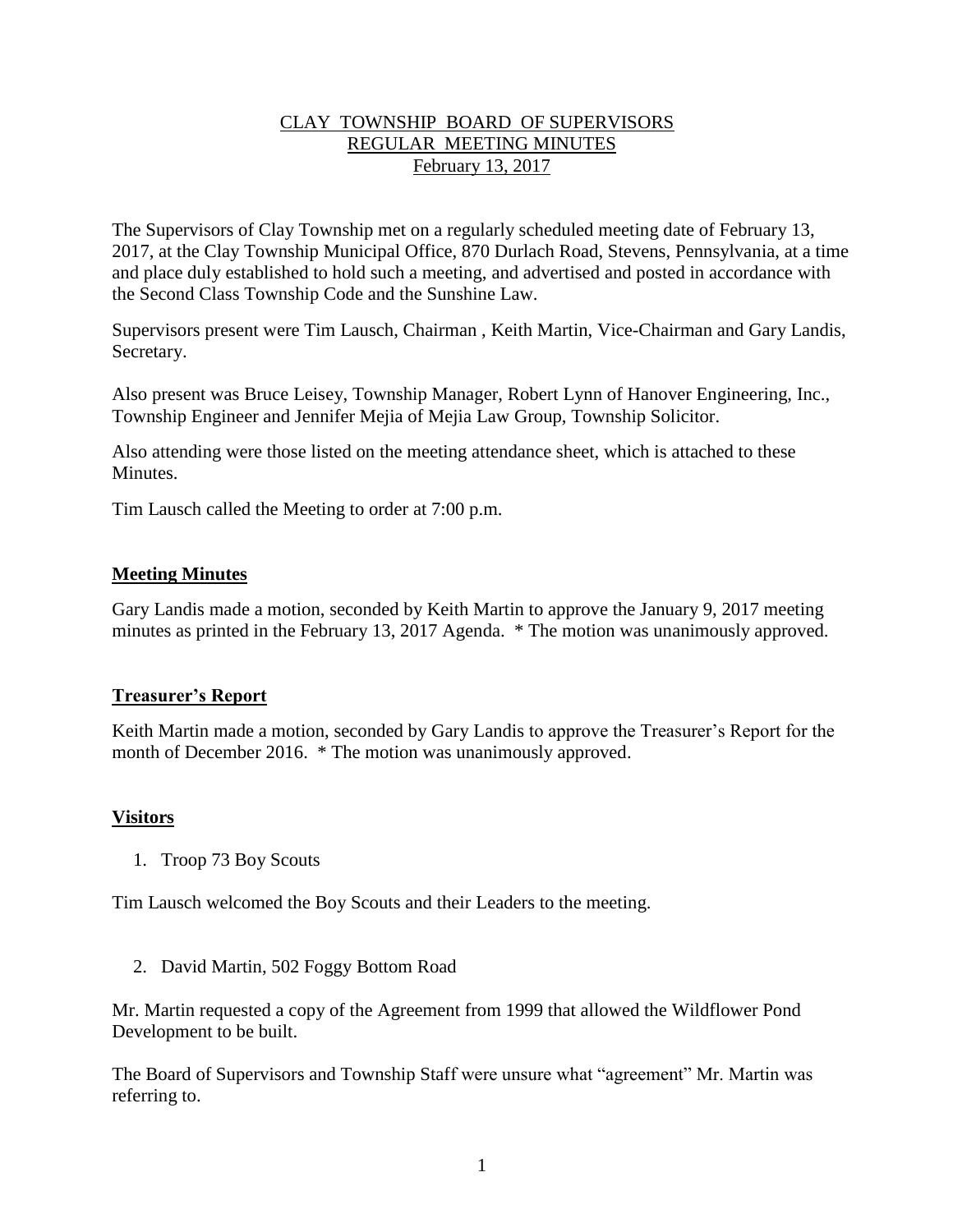It was decided that Mr. Martin will contact Bruce Leisey, Township Manager to discuss his request in more detail.

# **Engineer's Report**

1. Weiler Walls – Time Extension

Weiler Walls submitted a request for a 120-day time extension from the Board of Supervisors to take action on their plan. The Weiler Walls plan is tied to the Countryside Ent plan which is being delayed while more information is collected on the traffic study.

Gary Landis made a motion, seconded by Keith Martin to approve the Developer's request for an extension of time. New plan deadline is June 26, 2017. \* The motion was unanimously approved.

\*\* Gary Landis abstained from discussion and the vote on the next Engineering item due to being related to property owner. \*\*

2. James Bollinger – Escrow Release Request

Bob Lynn reviewed the escrow release request with the Board of Supervisors.

Bob Lynn stated that he has concerns with the practice of farming over the infiltration facility and the Stormwater Ordinance does not allow any type of farming over a stormwater facility.

There was discussion on the impact on the infiltration facility with no-till farming, harvesting hay or grass and moldboard chisel plowing. The Township Engineering will contact LCCD to ask for their professional opinion.

Chris Landis stated that he has concerns with erosion of the stone on the Bollinger's driveway and the potential of water flowing past the proposed location of the water quality facility.

Keith Martin made a motion, seconded by Tim Lausch to deny the waiver request for relief from paving the required 100' of driveway and the installation of the water quality facility. \* The motion was unanimously approved with Gary Landis abstaining from the vote.

Keith Martin made a motion, seconded by Tim Lausch to release escrow in the amount of \$3,105.36, leaving an ending balance of \$3,696.84 as per the Hanover Engineering letter dated 2/9/17. \* The motion was unanimously approved with Gary Landis abstaining from the vote.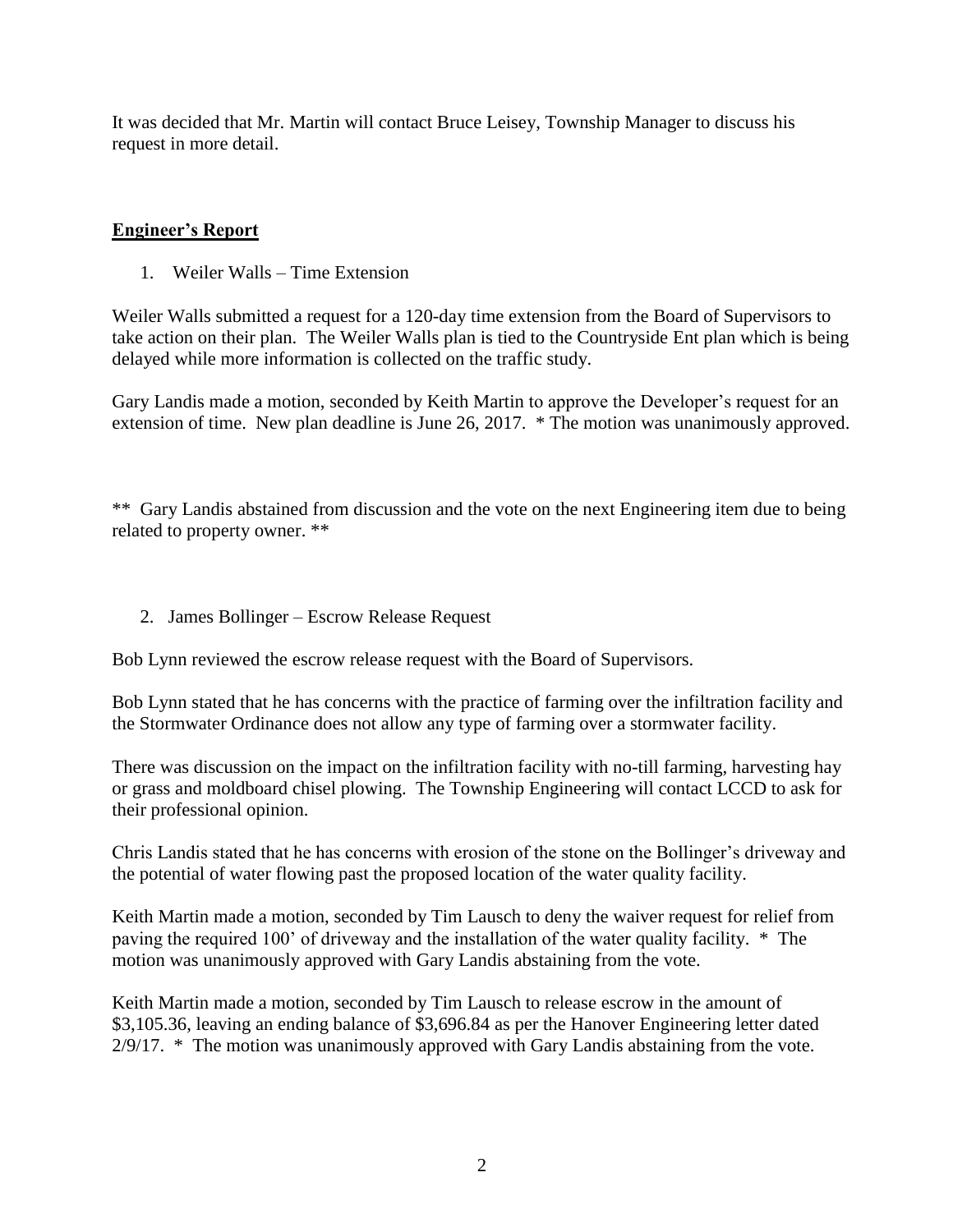3. Approve Payment Requests for Snyder Park Pavilion Project

Bob Lynn reviewed the payment requests as outlined in the Hanover Engineering letters dated 2/8/17.

Keith Martin made a motion, seconded by Gary Landis to approve payment #1 on Contract #1 in the amount of \$21,837.15 to Amric Construction Inc for work completed through 1/24/17. \* The motion was unanimously approved.

Keith Martin made a motion, seconded by Gary Landis to approve payment #1 on Contract #3 in the amount of \$10,359.23 to AKC Mechanical Inc for work completed through 2/10/17. \* The motion was unanimously approved.

4. Approve and Execute Lincoln Garden School SWM Agreement

After review, Gary Landis made a motion, seconded by Keith Martin to approve and execute the Storm Water Management Agreement with Amos and Sadie Stoltzfus regarding the Lincoln Garden Parochial School. \* The motion was unanimously approved.

# **Old Business**

None

# **New Business**

1. Execute Polling Facility Agreement

Keith Martin made a motion, seconded by Gary Landis to approve the Letter of Agreement for Usage of the Township Facility for the Purpose of Voting. \* The motion was unanimously approved.

2. Execute Amended Drainage Easement and MOU for EKM Enterprises

After review, Gary Landis made a motion, seconded by Keith Martin to execute the Amended Drainage Easement and MOU for EKM Enterprises. \* The motion was unanimously approved.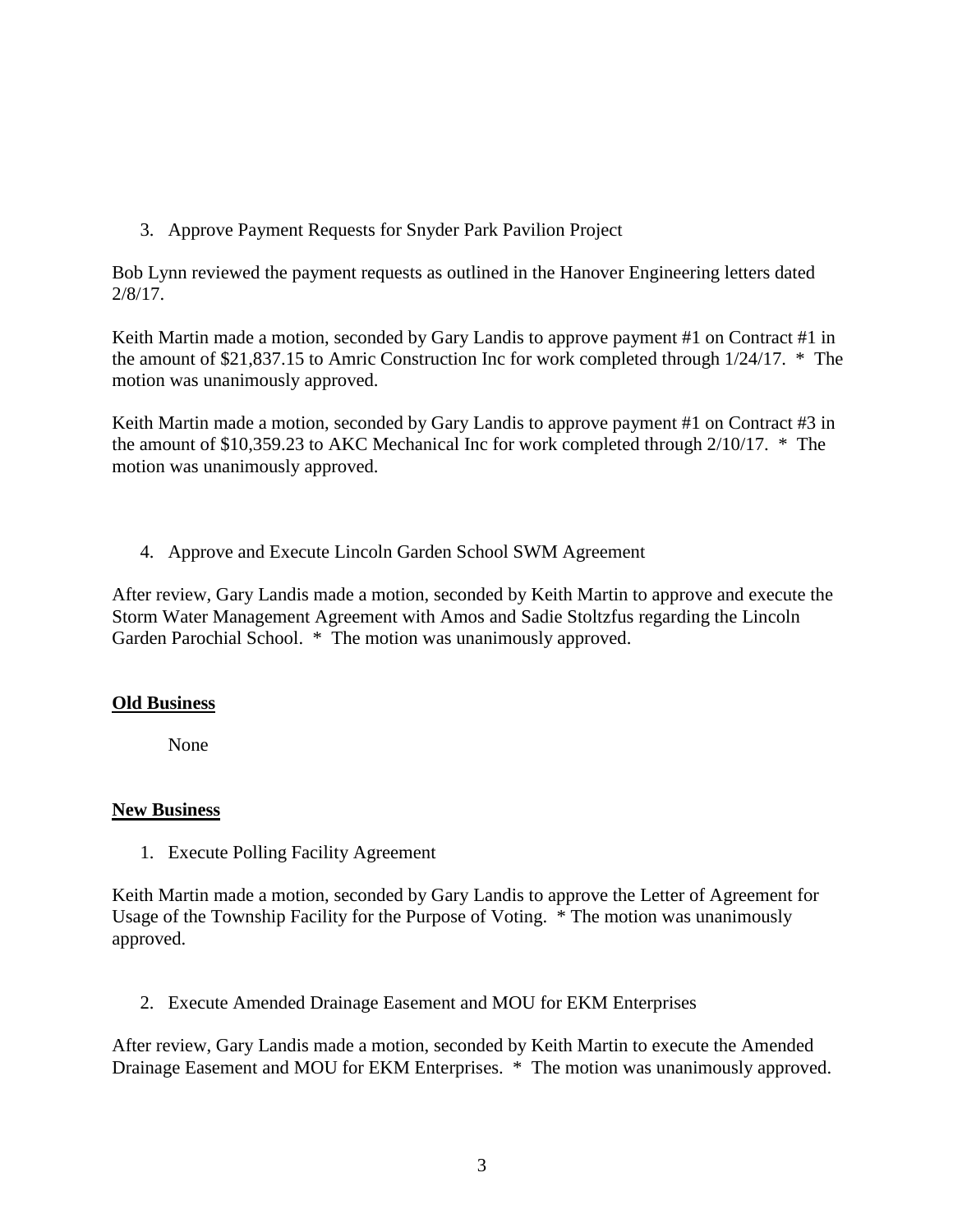3. Approve Resolution #021317 for Co-operative Bidding

After review, Keith Martin made a motion, seconded by Gary Landis to approve Resolution #021317 to participate in co-operative bidding process for Ultra-Thin Bonded Wearing Coarse in the amount of 23,349 sq yds, Bituminous Chip Seal in the amount of 108,101 sq yds and Line Painting at approximately 295,000 feet. \* The motion was unanimously approved.

4. Approve Mobile Home Park Permits for 2017

Bruce Leisey reviewed the 2017 Mobile Home Park Permits and the Zoning Officer's memo regarding Red Maple MHP with the Board of Supervisors.

Keith Martin made a motion, seconded by Gary Landis to approve execution of 2017 MHP Permits for Blue Bell Mobile Home Village, Country Lane Village, Valley View Ephrata I & II, Victoria Manor Estates, Clay School Acres, Meadow Valley Estates North, and Countryside Enterprise. \* The motion was unanimously approved.

Keith Martin made a motion, seconded by Gary Landis issue a Temporary Permit for Red Maple Mobile Home Park and notify park owner of the following items. \* The motion was unanimously approved.

- a) The two 20lb propane tanks at Lot 16 and 18 must be replaced by 2/17/17 with regular tanks properly anchored. If not replaced by 2/17/17, tenants will need to be removed from unit until an inspection is done and approved by the Township.
- b) Additional violation items noted on letter dated 2/14/17 must be properly addressed by 4/16/17 or the Temporary Permit will be revoked.
- 5. Execute Signature Card for General Fund Savings Account

Keith Martin made a motion, seconded by Gary Landis to execute the signature card to open a General Fund Savings account at BB&T Bank. \* The motion was unanimously approved.

#### **Executive Session**

Gary Landis made a Motion, seconded by Keith Martin for the Board to enter into executive session to discuss personal issues and potential litigation. The motion passed unanimously and the Board entered executive session at 8:40 p.m.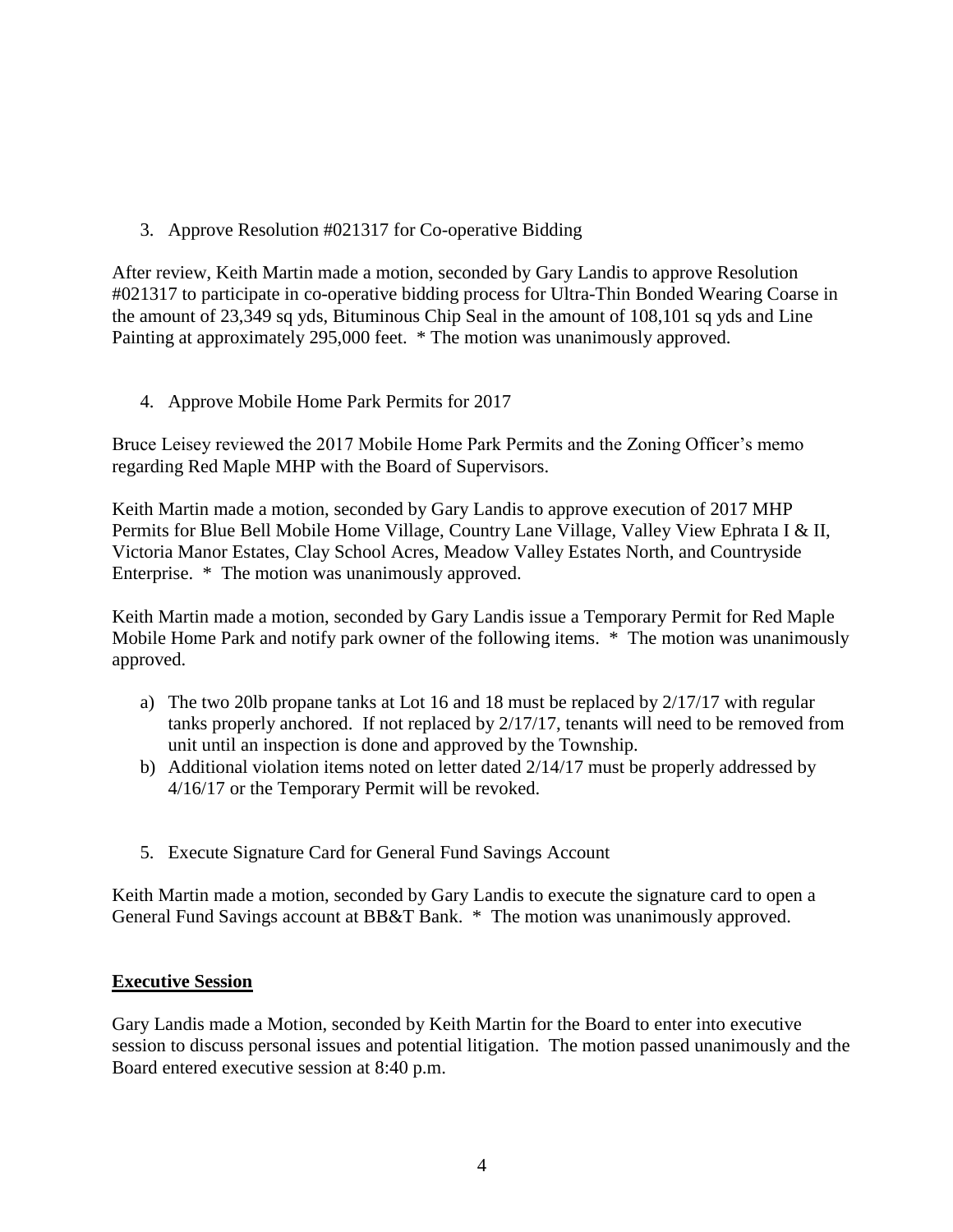The Board returned and Gary Landis made a motion seconded by Keith Martin to come out of executive session at 9:55 p.m. The motion passed unanimously.

The Board of Supervisors directed Jennifer Mejia to draft a Letter of Understanding with Ephrata Borough Authority for the installation of sanitary sewer lines along 322 between Clay School Road and Clearview Road. \* The motion was unanimously approved.

## **Bills to be Paid**

#### General Fund

Keith Martin made a motion, seconded by Gary Landis, to approve the General Fund bills totaling \$139,158.83 for the month of January. \* The motion was approved unanimously.

## Rec Fund

Keith Martin made a motion, seconded by Gary Landis, to approve the Recreation Fund bills totaling \$32,964.83 for the month of January. \* The motion was approved unanimously.

#### Sewer Fund

Keith Martin made a motion, seconded by Gary Landis, to approve the Sewer Fund bills totaling \$3,031.73 for the month of January. \* The motion was approved unanimously.

#### Liquid Fuel Fund

Keith Martin made a motion, seconded by Gary Landis to approve Liquid Fuel Fund bills totaling \$18,641.11 for the month of January. \* The motion was approved unanimously.

# **Reports for the Month**

- 1. Chief of Police / Police Department
- 2. Fire Companies / Ambulance
- 3. Planning Commission Minutes
- 4. Engineer's Report
- 5. Manager's Report
- 6. Road Master's Report